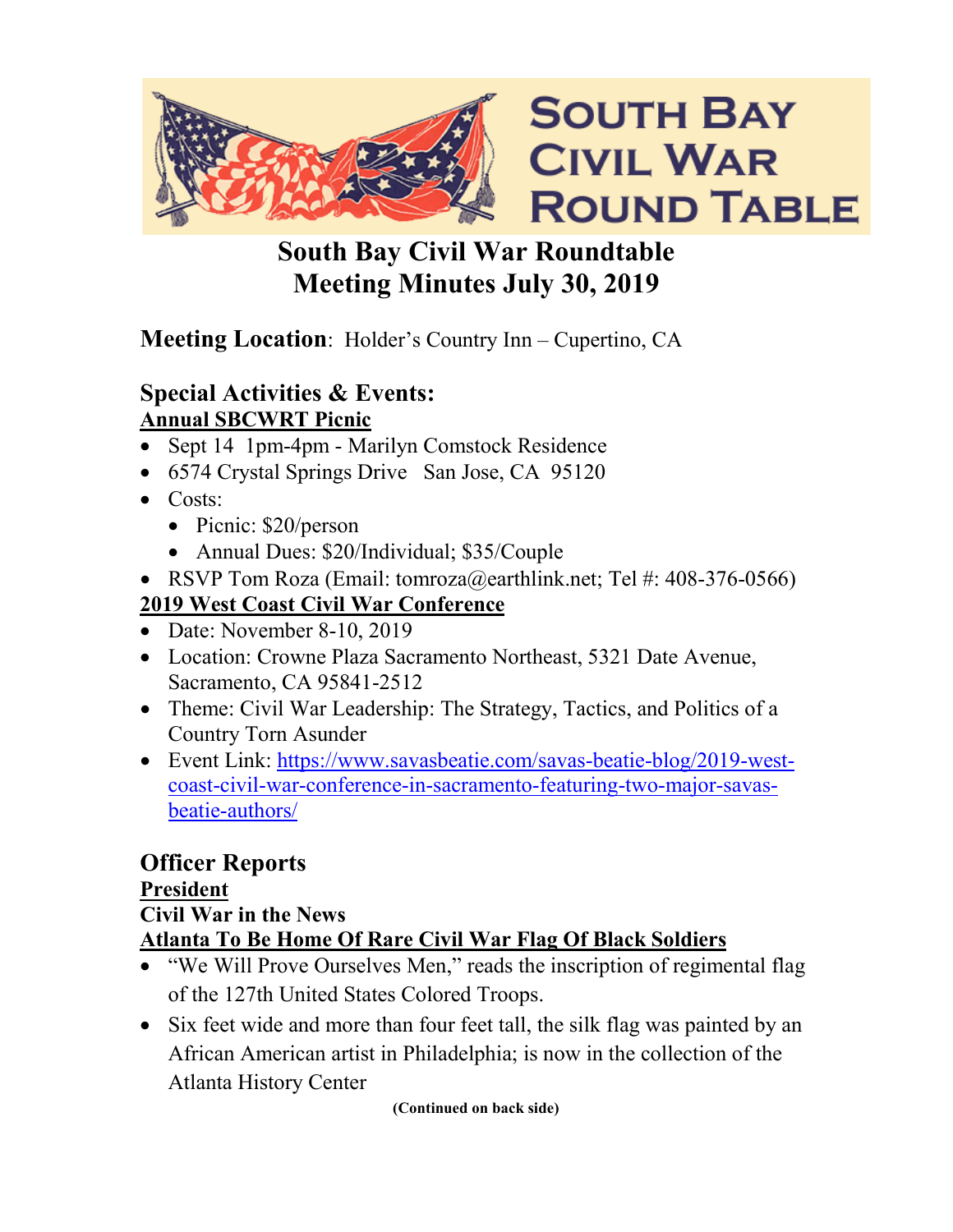#### **Book: Barracoon**

- Author: Zora Neale Hurston
- Story of the Last "Black Cargo"; a non-fiction work
- Based on interviews in 1927 with Cudjo Lewis, last living survivor of the Middle Passage.

#### **Vice President**

None Report

#### **Treasurer**

- Bank Account: \$3007
- Donation to Holder's Waitress
	- Holder's Waitress Peggy who provides support at SBCWRT monthly meetings has cancer
	- In recognition of her exceptional support of RT meetings, a donation Peggy in the amount of \$100 was approved by the membership

#### **Secretary**

- Distributed June meeting minutes
- Civil War Quiz: What Do You Know About The "Lost Cause" of the Confederacy?
- \$19 collected for book raffle
- Meeting Attendance: Total: 15

#### **Preservation**

No Report

#### **Historian**

Vacant

#### **This Day in the Civil War: July 30th (By Abby Eller)**

**1861**: Secty of War Simon Cameron is asked by Genl Benjamin Butler to make a policy concerning former slaves who have been given refuge at Fortress Monroe VA where Butler is in command.

**1862**: At Moore's Mills, MO, Confederates are routed by Union guerillas. Union officials in England are unsuccessful in attempt to prevent Confederate vessel Alabama from sailing from Liverpool. Capt Raphael Semmes will inflict much damage on Federal vessels in Atlantic waters. **(Continued on next page)**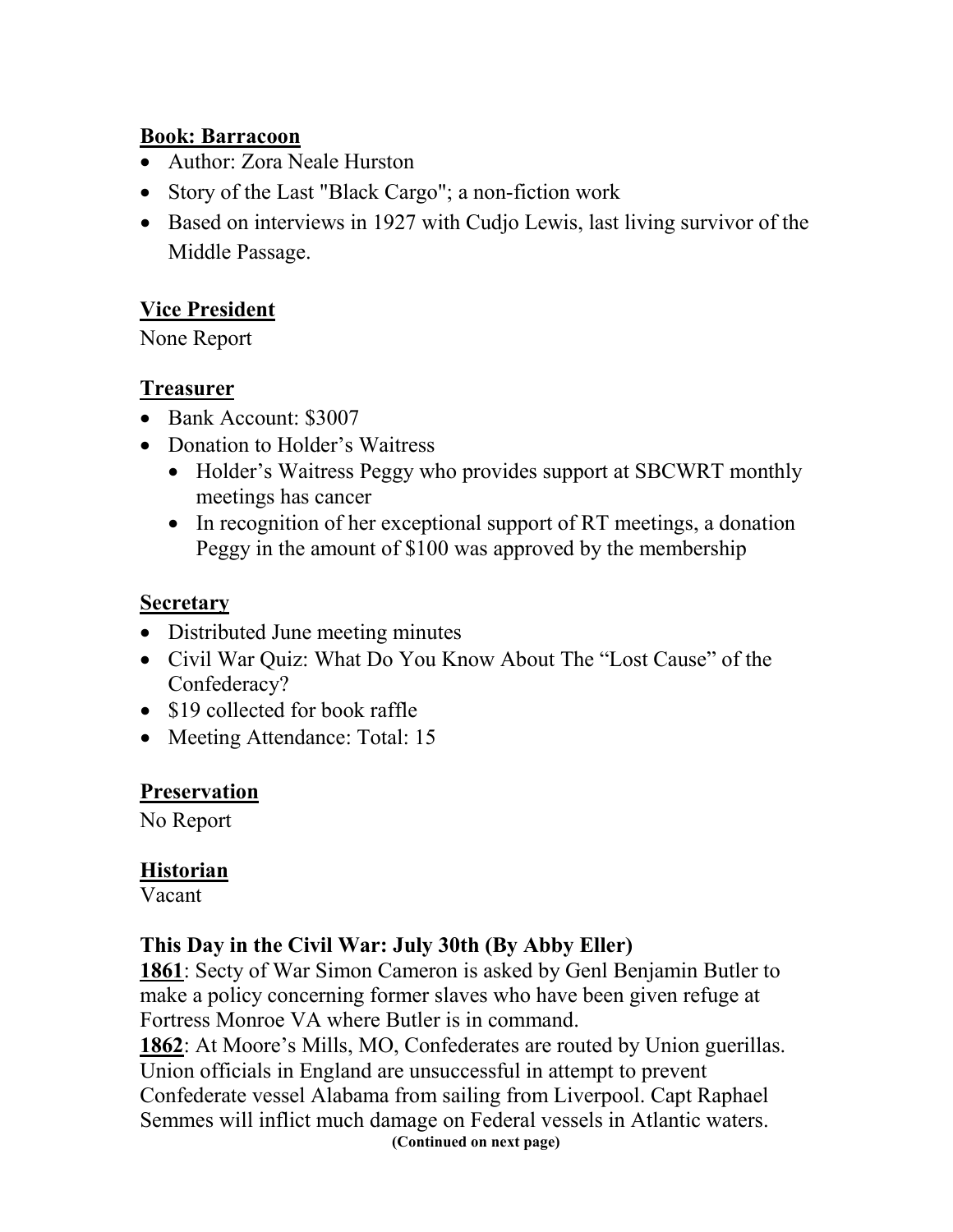**1863**: Confederate partisan leader John Singleton Mosby begins a series of daring maneuvers to harass Union Genl Meade's army.

**1864**: At Petersburg, Union forces attack after explosion of mined tunnel under Southern defenses. One of the largest explosions on American continent, cannons, bodies and tons of earth rocket over 100 ft into the air, leaving a crater 170 ft long, 80 ft wide, and 30 ft deep; Jubal Early's forces enter Chambersburg, PA – demand \$100,000 in gold. This sum cannot be provided; Chambersburg is put to the torch.

## **Person of the Month: Henry Burden (By Abby Eller)**

## **Background**

- Of Scottish ancestry, studied engineering at University of Edinburg; in 1819 emigrated to US
- Started Townsend & Corning Foundry manufacturing agricultural implements
- Invented improved plow, threshing machines, and grist mill; eventually held 12 mechanical invention patents, which he successfully defended in court against patent infringement.
- Moved to Troy NY; became owner of the Troy Iron & Nail Factory, which he renamed Burden Iron Works
- Invented world's first railroad spike manufacturing machine; turned out 60 horseshoes/minute.
- Horseshoes protect horses' hooves, much as footwear protects people's feet. Roman armies protected their horses' hooves with leather wrappings, called "horse sandals." horse peoples of Central Asia evidently shod their horses with fitted leather booties, literally "horse shoes." Iron horse shoes, nailed to the edge of the hoof, originated in Europe about a thousand years ago.

## **Civil War**

- Great majority of horses used in the Civil War were for transport of supply wagons and artillery pieces; Cavalry used minority of horses
- Burden Iron Works became chief horseshoe producer for the Union Army. Factory had nine horseshoe manufacturing machines which could produce a variety of horseshoes, and mule shoes
- Shoes were packed/shipped in kegs weighing 100lbs each. By 1864 The Burden Iron Works produced 600 thousand kegs of horseshoes annually.
- The iron plates used to construct the Union ironclad USS Monitor were forged at the Burden Iron Works.

**(Continued on back side)**